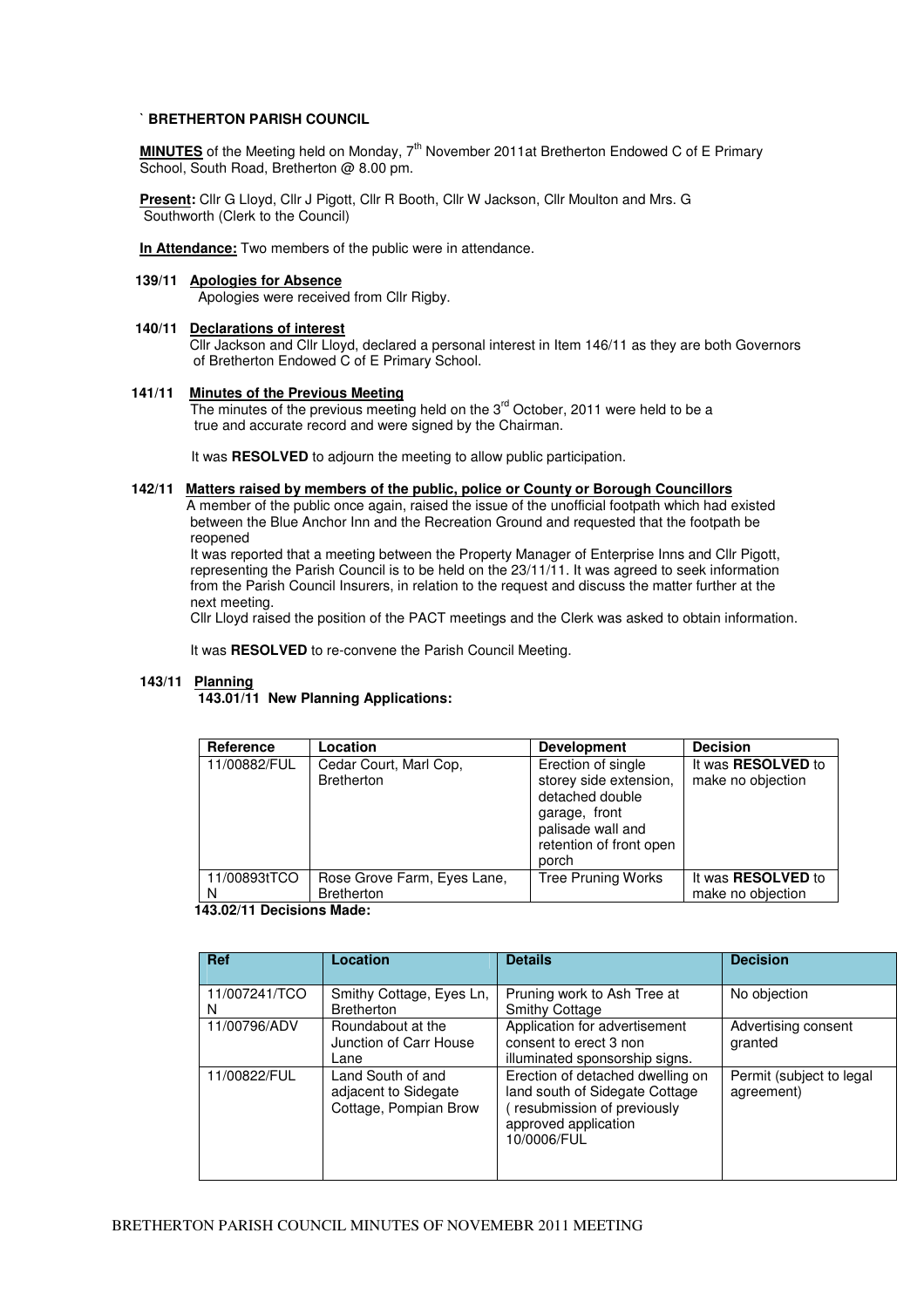| 11/00748/FUL | Brook House Barn, North<br>Rd | Resubmission of previously<br>approved permission<br>(09/00730/FUL) for a detached<br>garage/garden store and stable                                     | Permit Full Planning<br>Permission |
|--------------|-------------------------------|----------------------------------------------------------------------------------------------------------------------------------------------------------|------------------------------------|
| 11/00813/FUL | 58 South Rd                   | Erection of two storey side<br>extension and one storey rear<br>extension to provide additional<br>living accommodation<br>(resubmission of 11/00174/FUL | Permit Full Planning<br>Permission |

Members **RESOLVED** to note the decisions and also expressed concern that the 'protest' notices erected in relation to Sidegate Cottage, had erroneously used the name of the Parish Council.

## **144/11 Finance**

#### **144.01/11 Payment**

It was **RESOLVED** to pay the following invoices. The invoices having been inspected/authorized and cheques signed by Cllr Moulton and Cllr Pigott.

| Cheque<br>No. | Recipient                         | Description                                            | Amount<br>£      |
|---------------|-----------------------------------|--------------------------------------------------------|------------------|
| 1065          | James Forshaw                     | Ground Maintenance-Sept 2011<br>Repair to Tennis Court | 197-50<br>125-00 |
|               |                                   | Grounds Maintenance-Oct 2011<br><b>Total</b>           | 197-50<br>520-00 |
| 1066          | Glenys Southworth                 | October Salary                                         | 148-11           |
| 1067          | Glenys Southworth                 | Expenses                                               | 33-80            |
| 1068          | <b>Rufford Printers</b>           | Newsletter                                             | 70-00            |
| 1069          | Chorley Borough Council           | <b>Contested Election Costs</b>                        | 1330-94          |
| 1070          | Chorley Borough Council           | <b>Grass Cutting</b>                                   | 88-26            |
| 1071          | Royal British Legion Poppy Appeal | Remembrance Day Wreath                                 | $24 - 00$        |
| 1072          | <b>BDO</b>                        | <b>Audit of Annual Return</b>                          | 342-00           |

#### **144.02/11 Monitoring Statement**

It was **RESOLVED** that the monitoring statement for the period to 31<sup>st</sup> October. 2011 be approved and the Chairman signed the statement on behalf of the Parish Council.

## **145/11 Pay telephone kiosk outside the Blue Anchor**

 It was **RESOLVED** to express an interest in the adoption of the kiosk and the Clerk was requested to obtain information on any financial implications and legal obligations.

# **146/11 Bretherton Endowed C of E Primary School- Introduction of 20 mph speed limit**

It was **RESOLVED** to request the County Council to implement the speed limit as soon as possible.

#### **147/11 Village Plan**

 It was **RESOLVED** to receive the report from the Village Plan Sub Committee and agree to the use of a questionnaire to gather information.

## **148/11 Memorial to Mr. Gordon Gregg**

 It was **RESOLVED** to receive a report from Cllr Booth on the funds raised so far and agree further ways of publicizing the proposed memorial.

## **149/11 Human Trafficking**

It was **RESOLVED** to support the campaign and also raise the issue of sentencing for serious crimes.

#### **150/11 Christmas Newsletter**

It was **RESOLVED** to agree the contents of the Newsletter, with the closing date for articles being the 9/12/11